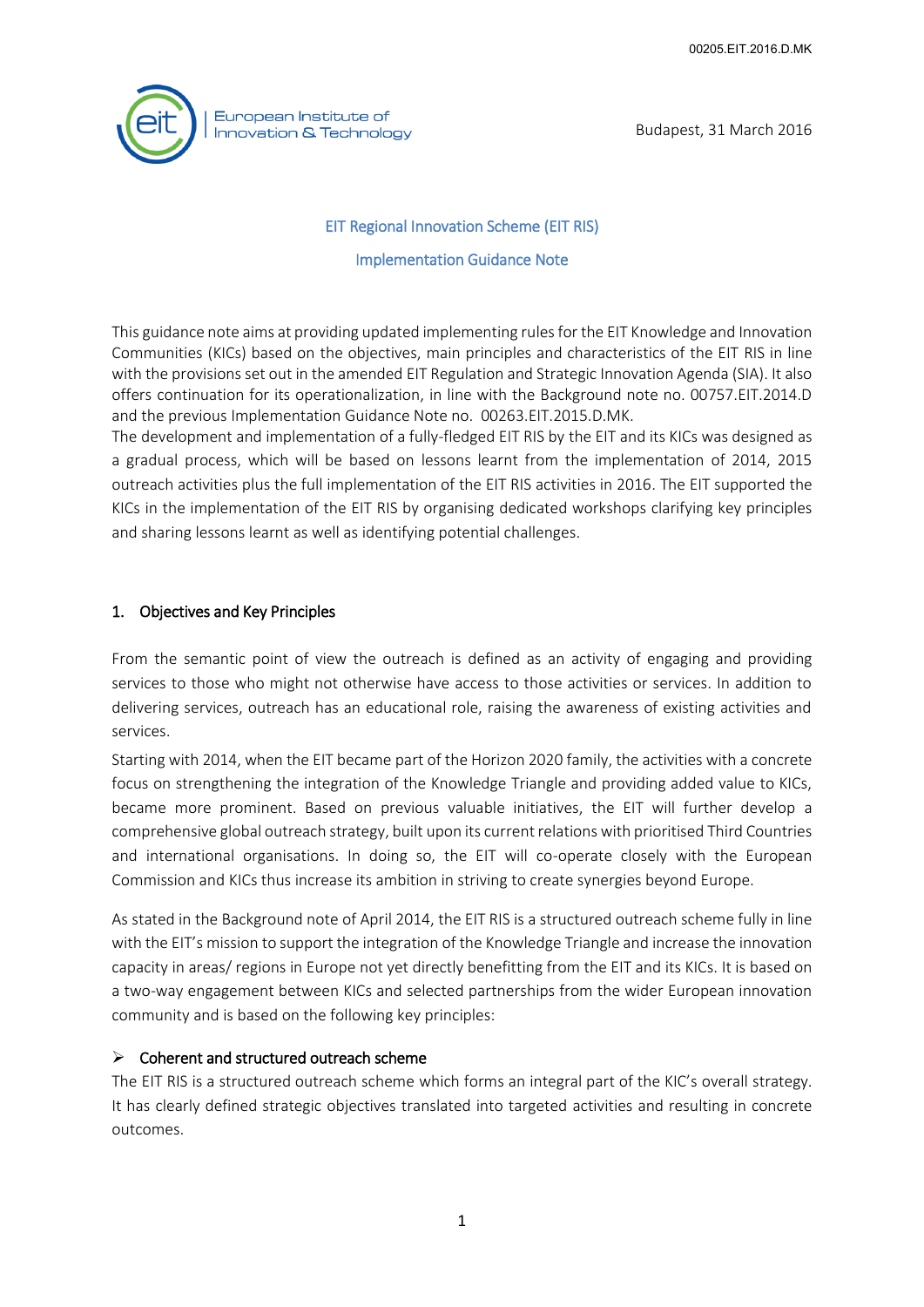### $\triangleright$  Excellence

The EIT RIS is targeted at excellent partnerships representing the three sides of the Knowledge Triangle - leading higher education institutions, research organisations and businesses - as well as other stakeholders essential in spurring regional innovation, such as regional policy makers and public entities. With a view to fully embrace opportunities for enhancing innovation capacity, the EIT RIS implemented by the KICs aims at capitalising on the untapped potential offered by the diversity of regions in Europe. If harnessed well, it will allow the EIT and its KICs to extend their reach to new geographical areas and to reach out to excellent partnerships of the Knowledge Triangle.

#### $\triangleright$  Thematic alignment

EIT RIS partnerships should demonstrate a clear thematic alignment with EIT themes and KIC specific focus areas. With a view to ensure strategic impact at larger scale, they explicitly refer to relevant regional innovation plans, including the Smart Specialisation Strategies (RIS3) designed to boost regional innovation in order to achieve economic growth and prosperity by enabling regions to focus on their strengths.

## $\triangleright$  Voluntary and autonomous implementation by KICs

KICs implement the EIT RIS on a voluntary and autonomous basis. Implementation will be driven primarily by the co-location centres as hubs of the Knowledge Triangle integration.

Implementation by the KICs according to the given guidance will be part of the competitive funding as of year 2016 based on the planned activities included in the Business Plan 2016.

## $\triangleright$  Openness and transparency

EIT RIS partnerships will be selected by the KICs through open and transparent processes. Participation in the EIT RIS does not imply automatically a potential future partnership with a KIC, although this is strongly encouraged by the EIT in response to the expressions of interest already formulated by several EU Member States through the European Parliament during the negotiations for the EIT Strategic Innovation Agenda 2014-2020 responding to decision-makers request to widen participation in EIT/KIC activities for Member States/ regions not yet involved. However, the strategic decisions on the widening (and/or deepening) of their partnership remain solely at the discretion of the KICs.

Call for partnerships are requested to be organized at the level of the Co-location Centres (CLCs), ensuring thus a wide dissemination and advertisement through different channels.

# 2. Targeted areas for the EIT RIS

**.** 

As described in the EIT Strategic Innovation Agenda (Decision No 1312/2013/EU of the European Parliament and of the Council), '*The EIT can play the decisive role in synthesising the diversity of approaches applied by the KICs and in making them transferable in areas where innovation capacity is weak, and which would otherwise not be able to benefit from the experience gained by the EIT.*' Therefore the main objective of the EIT RIS will be aiming at reducing the innovation and knowledge gap between the most advanced and less developed European countries, the following two categories will be considered as targeted areas:

I. Countries which belong to the 'moderate and modest innovators' groups according to the 2015 Innovation Union Scoreboard<sup>1</sup>. The measurement framework used in the Innovation Union Scoreboard analysis three innovation dimensions: Enablers, Firm activities and Outputs. The

<sup>1</sup> http://ec.europa.eu/growth/industry/innovation/facts-figures/scoreboards/files/ius-2015\_en.pdf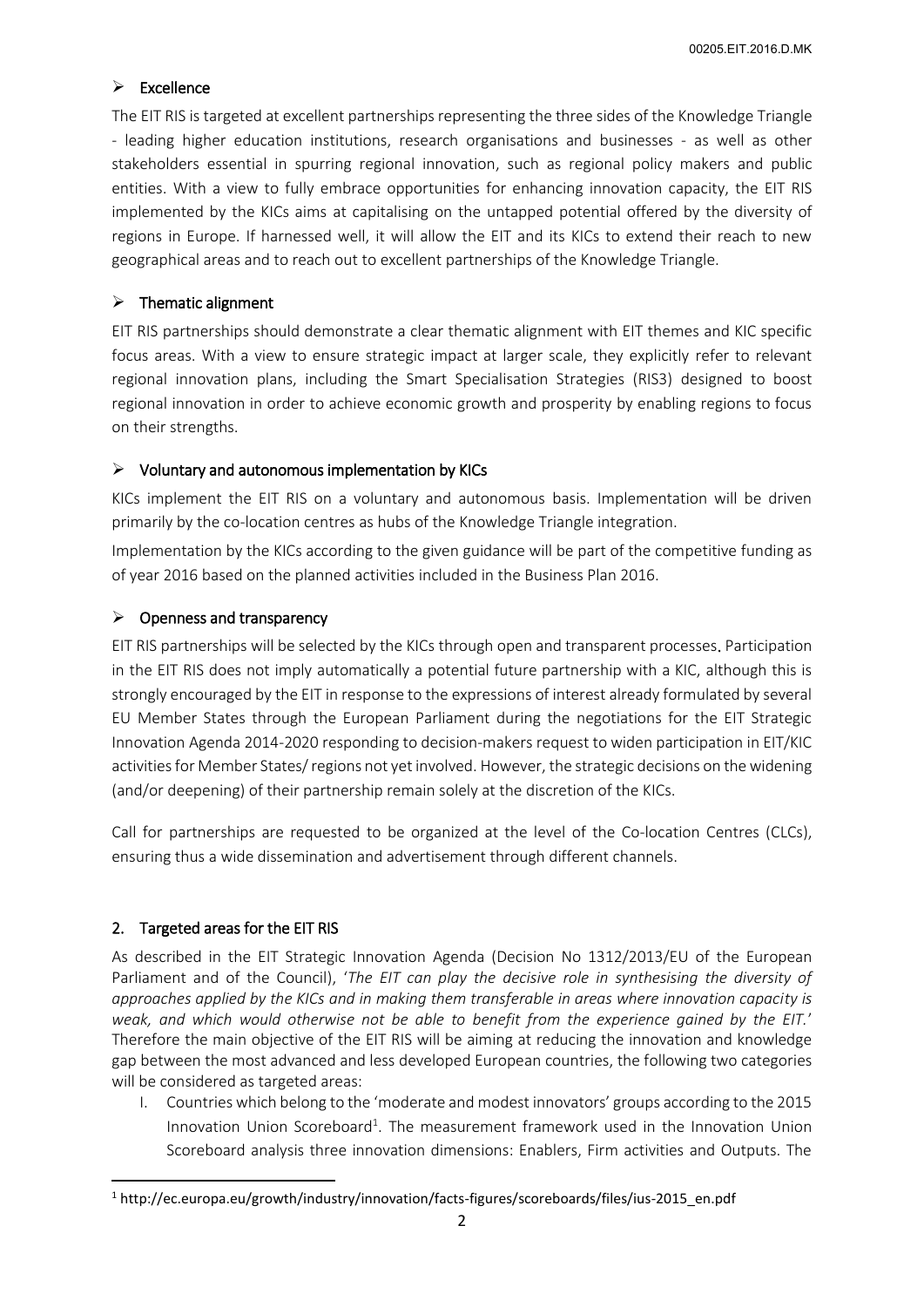composite indicators into take into account inter alia statistics on human resources, excellent research, public and private investment in R&D activities, patent applications, trademarks and employment. EIT as an EU body targeting the integration of the knowledge triangle has similar interests in analysing the human capital, the excellent research systems, entrepreneurship, firm investments and economic effects.

- The performance of Croatia, Cyprus, Czech Republic, Estonia, Greece, Hungary, Italy, Lithuania, Malta, Poland, Portugal, Slovakia and Spain is below that of the EU average. These countries are "*Moderate innovators*";
- Bulgaria, Latvia and Romania are "*Modest innovators*" with innovation performance well below that of the EU average.

# *This criterion should be combined with those EU MS which have no participating organisations into the three existing KICs (as of 1 January 2015).*

The selected corrective measure above has been chosen in line with the particular policy requirements of the measure, to ensure the greatest possible impact through targeting only the lowest performing Member States which experience no exposure to the KIC activities, and thereby maximising the real value of these actions.

Based on the above thresholds, applicant organisations from the following 17 Member States will be eligible within the EIT RIS: Croatia, Cyprus, Czech Republic, Estonia, Greece, Hungary, Italy, Lithuania, Malta, Poland, Portugal, Slovakia, Spain, Bulgaria, Latvia, Romania and Slovenia.

II. Applicants from the following Associated Countries (subject to the future association agreements of third countries with Horizon 2020) will also be eligible to submit proposals: Albania, Bosnia and Herzegovina, Faroe Islands, Former Yugoslav Republic of Macedonia, Moldova, Montenegro, Serbia, Ukraine and Turkey.

The outreach activities will be targeting countries outside Europe, most specifically the BRICs (Brazil, Russia, India and China), USA, to create synergies beyond Europe and to contribute to the efforts of the European Union's and Member States' international engagement to continuously enhance the success of their innovations on the global scene. These countries will not be eligible for funds within the EIT RIS.

#### 3. Implementation

Open calls for participation to the EIT RIS are be organised and thus the KICs would be able to demonstrate that the selection was based on excellent merits of the applicants which will become real change agents promoting the integration of the knowledge triangle and further develop a regional innovation community. KICs should be able to demonstrate that the selection criteria are explicitly mentioning the thematic area (i.e. innovative energies, ICT, climate change etc.) and the link to relevant national/regional innovation plans.

The KICs strategies for attracting new partners should be integrative, place-based economic transformation agendas and:

- build on each country's strengths, competitive advantages and potential for excellence;
- support technological as well as practice-based innovation and aim to stimulate private sector investment;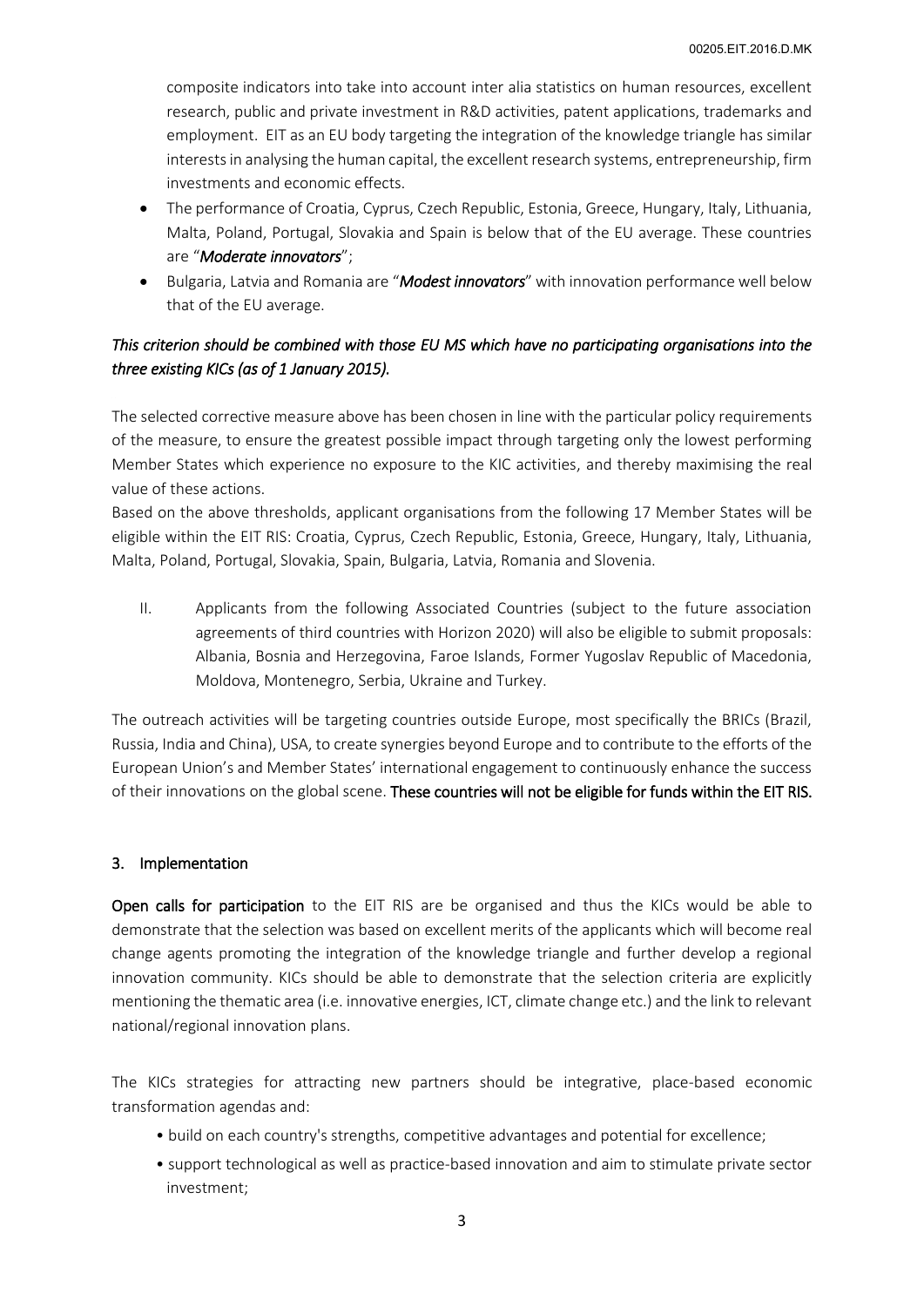- get stakeholders fully involved and encourage innovation and experimentation;
- provide evidence-based and include sound monitoring and evaluation systems.

The KICs will select the EIT RIS activities based on the following eligibility (A) and selection (B) criteria:

### A. Eligibility Criteria:

- Compliance with the description of the nature of the KIC activities (which consist of KIC added value activities to be supported by the specific grant and KIC complementary activities having a clear link with at least one KIC added value activity and not financed from the EIT contribution) as specified in the Art. 2(2) of the new FPA;
- Compliance with the definition of the KIC-added value activities as specified in the Art. 2(11) of the EIT Regulation;
- Feasibility to be implemented within the framework of at least one of the following Business Plans Areas (Pillars): Education; Entrepreneurship/Business Creation; Research and Innovation;
- Thematic alignment (to a certain extent) with at least of one the KIC's specific focus areas;
- Existence of a "parental" KAVA that has been implemented as the regular KAVA and based on which the RIS activity has been designed. NOTA BENE: The existence of the parental KAVA should not prevent the KICs from designing a tailor-made EIT RIS-specific KIC activities as the parental KAVA will serve only as a source of the best practice and lessons learnt.

#### B. Selection criteria:

*Essential* 

- Contribution to the knowledge triangle integration i.e. the RIS activities that contribute to the KT integration should be linked to more than one of the Business Plans Areas (Education; Entrepreneurship/Business Creation; Research and Innovation);
- Contribution to the achievement of the target values of the EIT core KPIs and KICspecific KPIs;

*Advantageous:* 

- Addressing of the developmental needs as specified in the regional innovation plan of the given EIT RIS region;
- Contribution to the mobility of undergraduates/graduates and professionals from the given RIS region taking part the KIC educational programmes;
- Creation of the IP rights that would be retained in the given RIS region;
- Creation of the new jobs located in the given RIS region;
- Creation of the research and innovation driven start-ups registered in the given EIT RIS region.

#### 4. Activities

Activities undertaken as part of the EIT RIS will ensure the flow of both knowledge and people between KICs and selected partnerships with a view to enhance the regional innovation capacity by fostering the integration of the Knowledge Triangle. EIT RIS activities are an integral part of the KICs' operations. They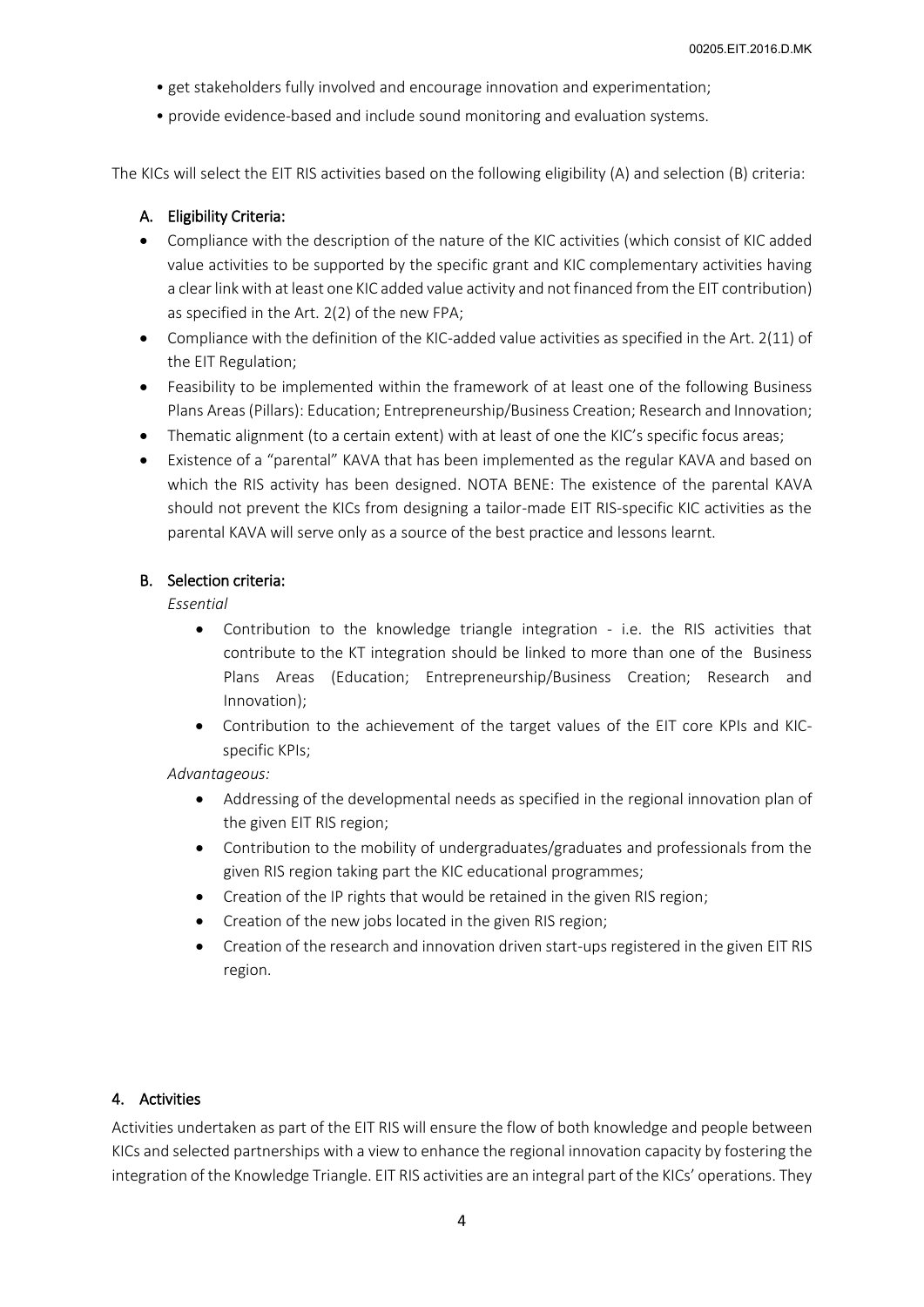are designed by KICs in a fit-for-purpose way taking into account their own specificities, overall strategy and portfolio in order to optimise the potential benefits and impact for both the participants and the KICs themselves.

The EIT RIS will strengthen the untapped innovative potential of those regions and their efforts will tackle the knowledge triangle in an integrated approach, i.e.: higher education, research and innovation and to embrace a strong, open and true entrepreneurial culture, which is essential to nurture and support capturing the value of research and innovation, for setting-up new ventures and achieve actual market deployment of innovations in potential high-growth sectors.

Example of eligible activities:

 $\triangleright$  promoting business investment in R&I, developing links and synergies between enterprises, research and development centres and the higher education sector, in particular promoting investment in product and service development, technology transfer, social innovation, public service applications, demand stimulation, networking, clusters and open innovation through smart specialisation, and supporting technological and applied research, pilot lines, early product validation actions, advanced manufacturing capabilities and first production, in particular in key enabling technologies and diffusion of general purpose technologies.

Outcomes By collaborating with excellent partnerships from across Europe's regions, both KICs and the EIT RIS target areas will benefit from an exchange of talent and ideas which add value to their activities and amplify their impact in spurring innovation. Selected partnerships may act as test beds for the EIT and its KICs with a view to explore how Knowledge Triangle governance and activities could be replicated in and how lessons learnt and emerging good practices can be transferred successfully to a multitude of environments.

The EIT RIS activities should result in the following outcomes:

A) General outcomes - verifiable only from the mid-term or long-term prospective and not directly linked to the EIT core Key Performance Indicators (KPI) and KIC-specific KPIs:

- Addressing of the developmental needs as specified in the development plan of the given EIT RIS region;
- Concerning the individuals from the RIS regions who participated in the EIT RIS scheme (educational activities) – their ability to establish a start-up registered in the given RIS region;
- Concerning the entities from the RIS regions that took part in the KIC Entreprenuership/Business Creation activities (i.e. start-ups) – the abillity of these entities to attract funding (e.g. venture capital) and become profitable in the mid-term prospective;
- Entities from the RIS regions that took part in the EIT RIS scheme are becoming the KIC partners;
- Entities from the EIT RIS regions that participated in the EIT RIS scheme are being able to set up a regional or national scheme aimed at the strengthening of the knowledge triangle integration (i.e. they will "replicate" the EIT's mission on the regional or national level).

B) Specific outcomes - linked to the EIT core KPIs and KIC-specific KPIs. These are the quantifiable outcomes verifiable in the short-term prospective and representing the direct contribution to achievement of the target values (pre-defined specifically for the RIS activities) of the EIT core KPIs and KIC-specific KPIs: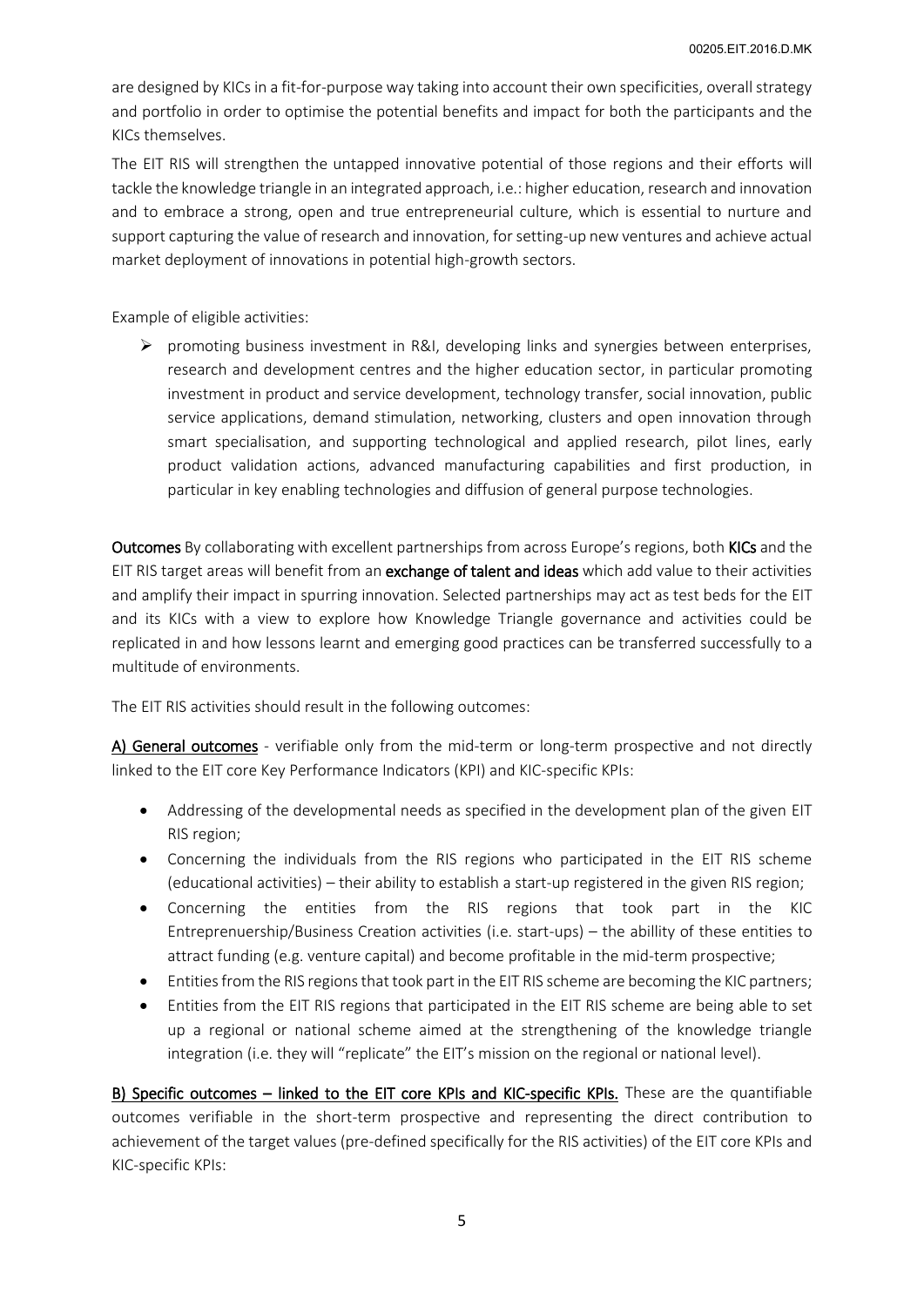- Contribution to the achievement of the predefined target values of the EIT core KPIs (i.e. the specific contribution of the RIS activities to these EIT core KPIs) according to the ones specified in Annex II of the 2017 Business Plan;
- Contribution to the achievement of the predefined target values of the KIC-specific KPIs (as defined individually be each KIC, e.g. number of patents, publications, jobs created etc.)

#### 5. Funding

The EIT will encourage participation in outreach activities, set incentives and provide support, to the KICs in their implementation of the EIT RIS.

In order to mainstream the EIT RIS action into KICs activities, the EIT will earmark a dedicated budget (10% of the competitive EIT annual contribution to the KICs, starting with the 2016 financial allocation, continuing also in 2017) which will be granted based on competitive criteria, taking into account the excellence, the European added-value for the region and the cost-effectiveness of the proposed actions.

- $\triangleright$  The EIT funds will cover up to 100% of the eligible costs (KAVA), being able to mobilize additional funds through co-financing;
- $\triangleright$  KAVA will represent cutting edge activities dedicated to the implementation of an integrated knowledge transfer, fully-fledged by educational, innovation and entrepreneurial activities, in line with the annual KICs Business Plans.

Selected EIT RIS partnerships will be encouraged to attract "other sources" of funding, in the form of co-funding, such as national and regional funding, including private funds and own resources to participate in the EIT RIS. EIT financial support to the EIT RIS implementation will be in the form of incentive funding with a view to encourage additional private investment and to consider a risk taken approach in financing innovation.

Emphasis should be put on promoting innovation and the development of start-ups and SMEs, in emerging fields linked to European and regional challenges such as creative and innovative services, reflecting new societal demands, or to products and services aimed to support the employment and leading to the economic growth of the regions towards the low-carbon economy and resource efficiency.

An activity may receive support from the EIT RIS financial scheme provided that the expenditure item included in the claim cost does not receive support from another grant coming from the European Union instrument/programme.

The specific part of the KIC Business Plan referring to the EIT RIS will be evaluated by the EIT with the support of the external independent experts, in order to establish the level of financial allocation based on a cross-KIC competitive process.

#### 6. Dissemination of Information and Promotion

In order to ensure a wide participation in the EIT RIS, it is paramount to widely disseminate information about the planned activities, opportunities and results envisaged of the EIT RIS. Potential EIT RIS participants need easy and timely access to all relevant information in a structured and coherent